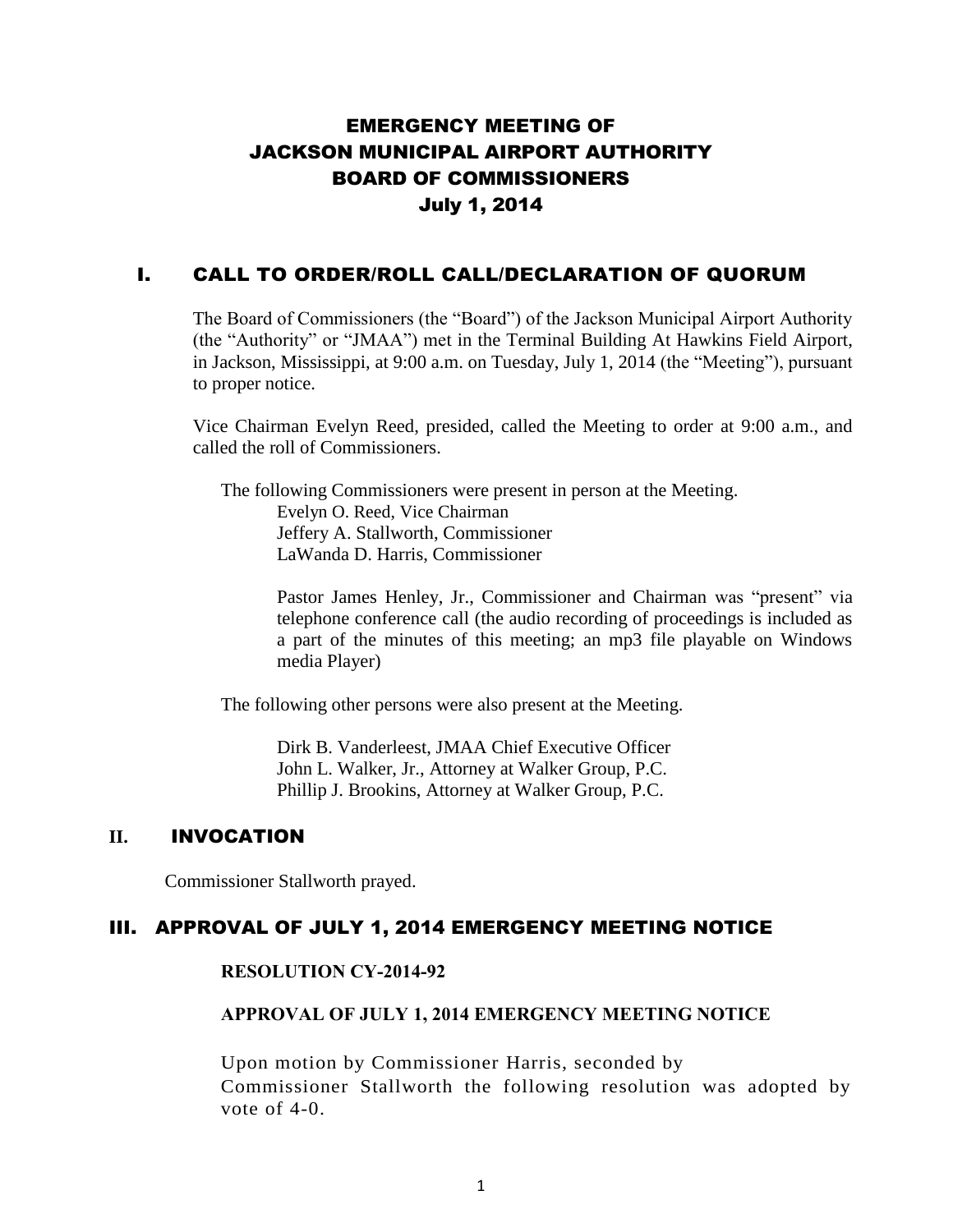**WHEREAS**, Attorney John Walker states that he caused the Notice attached as **Exhibit A** to be posted at the Administrative Office of the Jackson Municipal Airport Authority and at The Terminal Building at Hawkins Field Airport no later than 4:30 P.M. on June 30, 2014;

**RESOLVED**, that the Board hereby approves the posting and content of the notice of Meeting and direct s that it be made a part of the minutes of this meeting as *Exhibit A*.

Yeas: Reed, Henley, Stallworth, Harris Nays: None Absent: Hartley

July 1, 2014

## IV. PUBLIC COMMENTS

**None**

#### V. ACTION ITEMS

#### **OPEN SESSION**

Chairman Henley moved for the Board to enter a closed session to consider whether to go into an executive session to consider some sensitive personnel matters including June 27, 2014 letter received by the JMAA Board of Commissioners from CEO Vanderleest; Commissioner Harris seconded the motion and it was by affirmative vote of all Commissioners (Hartley was absent) resolved that the session be closed to all except the attorneys from WG. Mr. Vanderleest exited the Meeting.

#### **CLOSED SESSION**

Chairman Pastor Henley then stated that he requested an executive session to consider sensitive personnel matters including June 27, 2014 letter received by the JMAA Board of Commissioners from CEO Vanderleest. Commissioner Harris seconded the motion to enter executive session and the Commissioners unanimously voted to enter executive session for the stated purposes.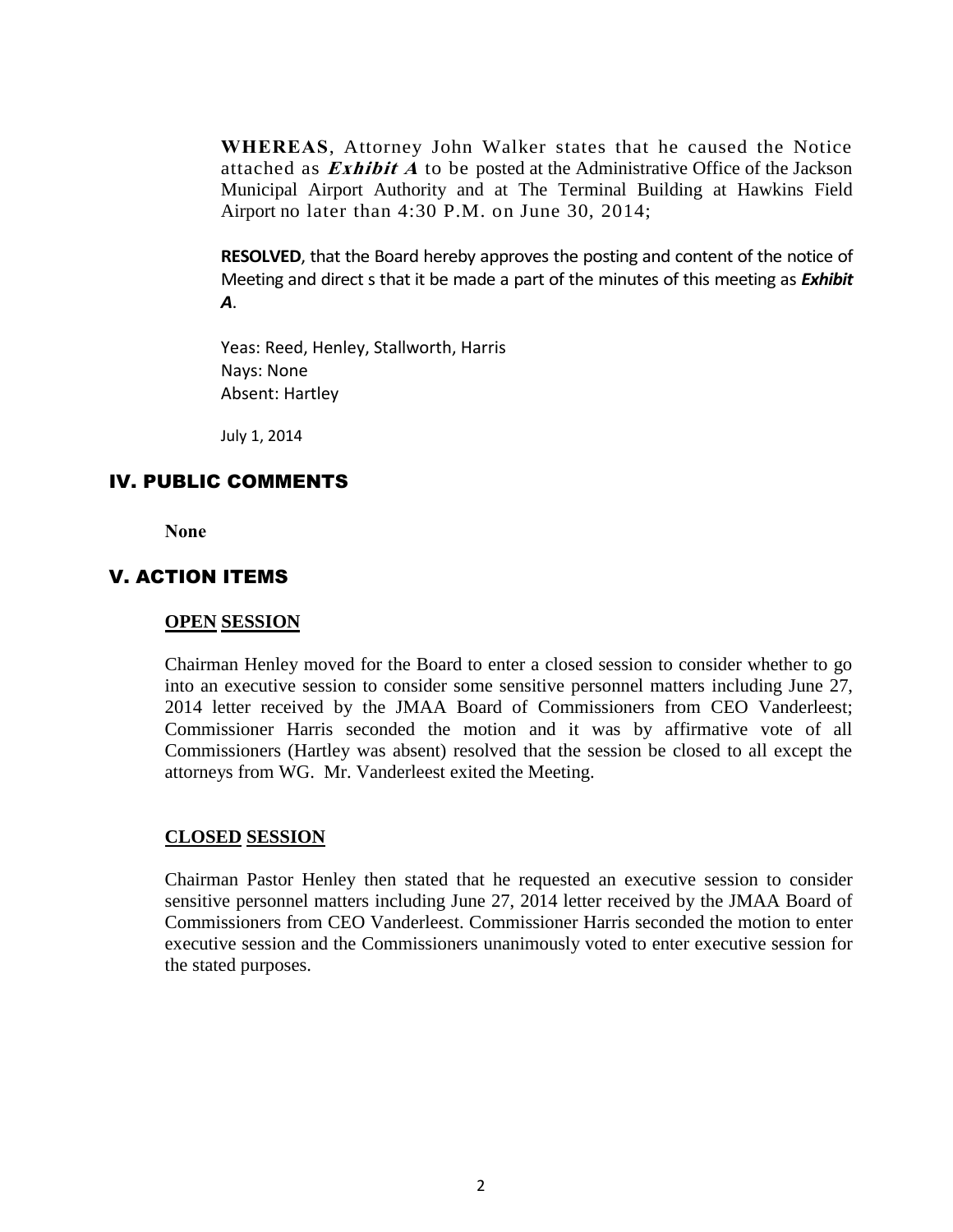#### **OPEN SESSION**

Vice Chairman Reed then invited all persons outside the room to re-enter; no one did.

Vice Chairman Reed announced that the Board had voted to enter an executive session to consider sensitive and confidential personnel matters.

#### **CLOSED EXECUTIVE SESSION**

Vice Chairman Reed announced that the Board was now in a closed executive session to consider sensitive and confidential personnel matters.

After discussions, the Board adopted the following resolution.

### **RESOLUTION CY-2014-93**

## **ACCEPTANCE OF RESIGNATION OF CEO AND 30-DAY FREEZING OF TERMINATIONS AND HIRINGS**

Upon motion, second and the affirmative vote of all Commissioners present with Commissioner Hartley absent, the following resolutions were adopted by votes of 4-0.

**RESOLVED** that the Board accepts the June 27, 2014 resignation/retirement/non renewal of contract with JMAA letter submitted by Dirk Vanderleest, CEO pursuant to the ninety (90) day notification period contained in Dirk Vanderleest's employment agreement with JMAA and that the Vice Chairperson shall send to Dirk Vanderleest, CEO a letter on behalf of the Board of Commissioners accepting said June 27, 2014 resignation/retirement/non renewal of contract with JMAA letter and advising of all actions taken at the Board's emergency meeting of July 1, 2014.

**RESOLVED, FURTHER,** that the Board directs the CEO to freeze the termination of JMAA's employees because of JMAA's nepotism policy for a thirty (30) day period while the Board reviews the JMAA's nepotism policy and the impact of JMAA's nepotism policy upon JMAA's current employees.

**RESOLVED, FURTHER** that the Board directs the CEO to Freeze the hiring of new employees at JMAA for thirty (30) days except for new employees needed by JMAA for public safety purposes/reasons.

Yeas: Reed, Henley, Stallworth, Harris Nays: None Absent: Hartley

July 1, 2014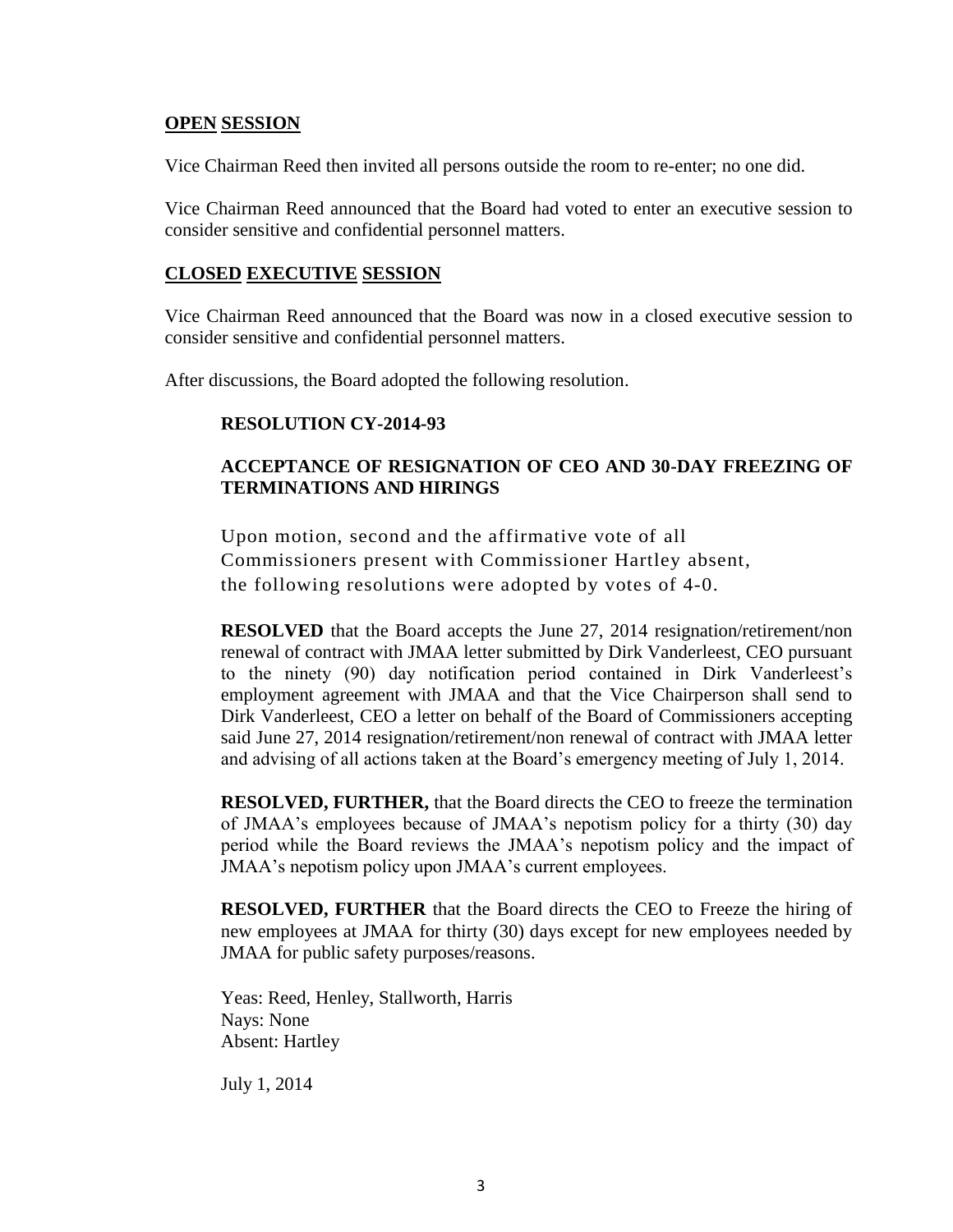#### **OPEN SESSION**

All persons outside the room were invited to rejoin the meeting in open session; no one was present and it has been previously decided that a copy of all actions taken would be sent to CEO Vanderleest at his home address.

Vice Chairman Reed announced that the meeting was once again open; Vice Chairman Reed announced that during the executive session, the Board had adopted the following resolution.

#### **RESOLUTION CY-2014-93**

## **ACCEPTANCE OF RESIGNATION OF CEO AND 30-DAY FREEZING OF TERMINATIONS AND HIRINGS**

Upon motion, second and the affirmative vote of all Commissioners present with Commissioner Hartley absent, the following resolutions were adopted by votes of 4-0.

**RESOLVED** that the Board accepts the June 27, 2014 resignation/retirement/non renewal of contract with JMAA letter submitted by Dirk Vanderleest, CEO pursuant to the ninety (90) day notification period contained in Dirk Vanderleest's employment agreement with JMAA and that the Vice Chairperson shall send to Dirk Vanderleest, CEO a letter on behalf of the Board of Commissioners accepting said June 27, 2014 resignation/retirement/non renewal of contract with JMAA letter and advising of all actions taken at the Board's emergency meeting of July 1,m 2014.

**RESOLVED, FURTHER,** that the Board directs the CEO to freeze the termination of JMAA's employees because of JMAA's nepotism policy for a thirty (30) day period while the Board reviews the JMAA's nepotism policy and the impact of JMAA's nepotism policy upon JMAA's current employees.

**RESOLVED, FURTHER** that the Board directs the CEO to Freeze the hiring of new employees at JMAA for thirty (30) days except for new employees needed by JMAA for public safety purposes/reasons.

Yeas: Reed, Henley, Stallworth, Harris Nays: None Absent: Hartley

July 1, 2014